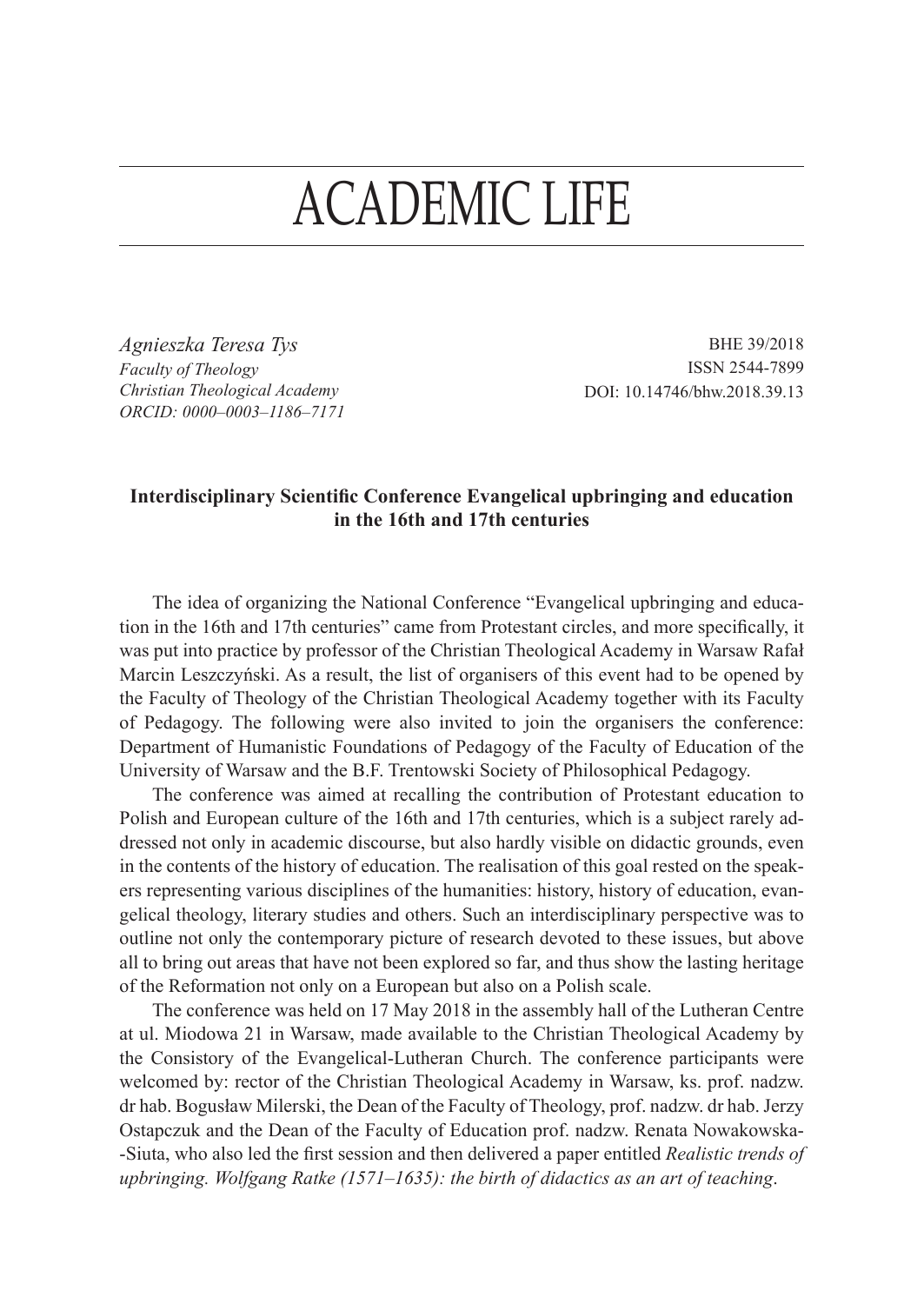The conference was opened by the paper of ks. prof. dr hab. B. Milerski *Education for maturity in the Reformation pedagogy*. The author briefly introduced the participants to the basic assumptions of Evangelical education on the example of education for maturity. Then ks. mgr Tomasz Pieczko (Christian Theological Academy) in his speech *Shaping the Reformation man* presented the factors forming the Reformed Evangelical, emphasizing education in the spirit of the Helvetian Reformation, which, unlike education flowing from the Lutheran Reformation, is currently a poorly explored area.

The subject of the conference automatically imposed the presence of a block dedicated to the personality of Jan Amos Comenius, whose work is widely researched and propagated in both the international and Polish pedagogy. Therefore, the second session of the conference, led by prof. zw. dr hab. Tadeusz Zieliński (Christian Theological Academy), included three papers devoted to this outstanding teacher and theologian, illuminating his achievements from various research perspectives. The history of education approach was presented by prof. Adam Fijałkowski from the University of Warsaw in his speech entitled *Didactic movement and Comenius on the need to reform humanities schools in the 17th century*. Then ks. dr Manfred Richter (Berlin) in his paper *Education – for which goals? Comenius' answer: self-command, ecumenism, world peace* focused himself on the modern recipient and outlined the qualities of Comenius's thought today. Then, prof. Sławomir Sztobryn from the University of Bielsko Biała familiarised the conference participants with the times of the Polish People's Republic in his paper *Selected issues of reception of the work of Jan Amos Comenius in the Polish People's Republic.*

However, the particular attention in this session was drawn by the example of research in the field which is rarely undertaken in Polish humanities, presented in the papers of prof. nadzw. dr hab. Dariusz Chemperek (Maria Curie-Skłodowska University) and dr Kamila Szymańska (Regional Museum in Leszno). The first scholar presented school theatre as a medium of education, which was perfectly reflected in the title of his speech: *The school theatre in Leszno run by Czech Brethren and Lutherans in the mid-17th century as a medium of education*. Whereas dr K. Szymańska focused on Lutheran education in Leszno in a speech entitled *In the shadow of the gymnasium. Lutheran education in Leszno in the 17th century*. It should be emphasized that in her research, she also included the classic theme of women's history, i.e. the girls' education.

The last session of the conference, dominated by the female sex, was led by prof. dr hab. prof. nadzw. Andrzej Ciążela from the Maria Grzegorzewska University. The first one to take the floor was dr hab. Izabela Winiarska-Górska (University of Warsaw), who presented her research in a paper entitled *Printed translations of the Holy Bible towards the needs of Protestant didactics in the 16th and 17th centuries – pragmatic analysis.* Then mgr Agnieszka Teresa Tys (Christian Theological Academy) in her speech *Evangelical Reformed education in the Małopolska region in the 16th century* illustrated its basic features on the example of the functioning of the school in Pińczów. Then, prof. Urszula Augustyniak (University of Warsaw) summarised her research in the paper *Methods of preparing Evangelical-Reformed elites for public life in the Grand Duchy of Lithuania of the 17th century*. The last one to take the floor was the originator of the whole conference, prof. dr hab. Rafał Marcin Leszczyński (Christian Theological Academy), who presented